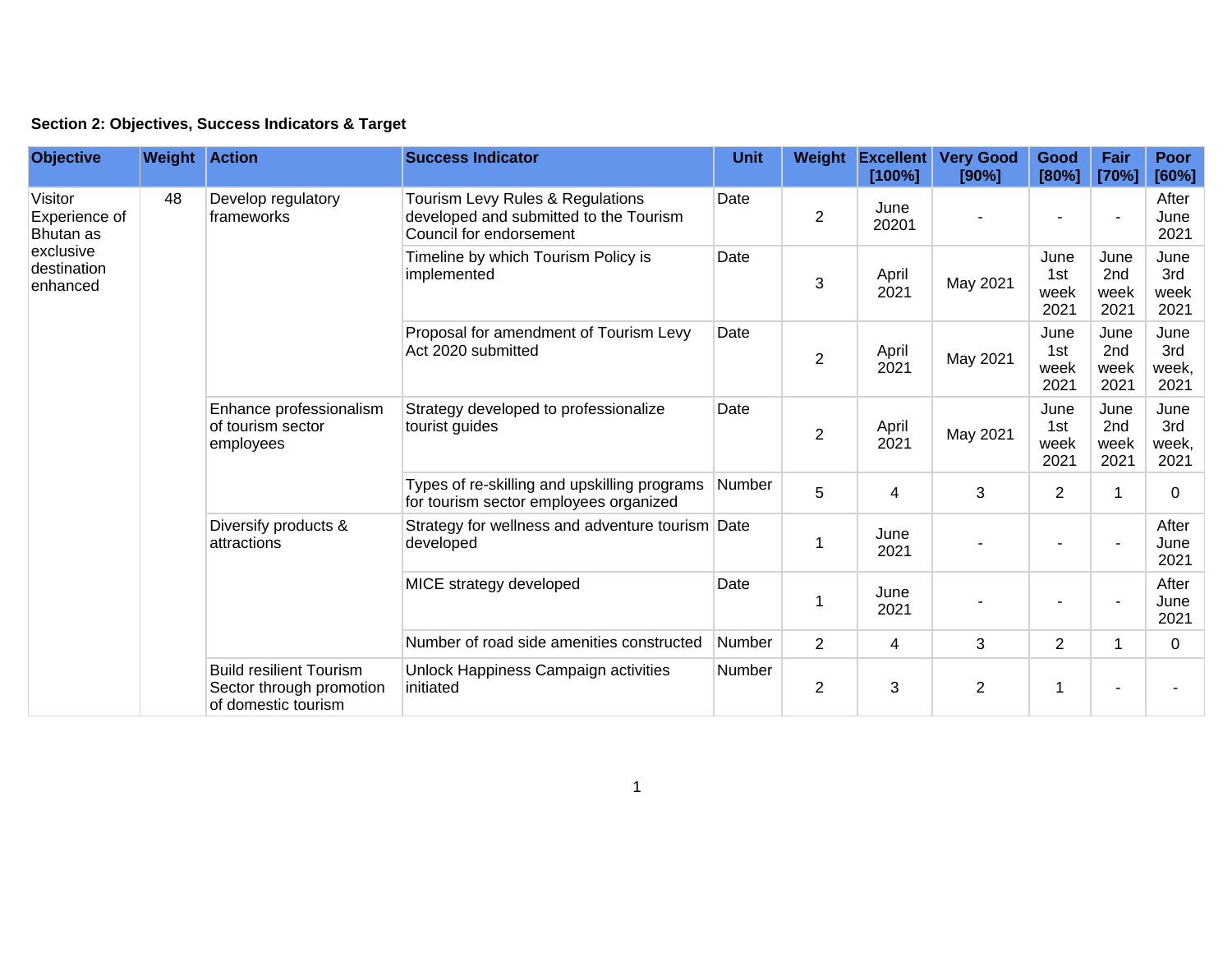| Visitor<br>Experience of<br>Bhutan as<br>exclusive<br>destination<br>enhanced                     | 48 | <b>Build resilient Tourism</b><br>Sector through promotion<br>of domestic tourism | Timeline by which Nationwide development Date<br>of Druk Neykor is completed                                                    |                                                                                                          | $\overline{2}$   | June<br>2021     |                  |               |                       | After<br>June<br>2021 |
|---------------------------------------------------------------------------------------------------|----|-----------------------------------------------------------------------------------|---------------------------------------------------------------------------------------------------------------------------------|----------------------------------------------------------------------------------------------------------|------------------|------------------|------------------|---------------|-----------------------|-----------------------|
|                                                                                                   |    |                                                                                   | Guideline for domestic tourism implemented Date                                                                                 |                                                                                                          | 5                | January<br>2021  | February<br>2021 | March<br>2021 | April<br>2021         | May<br>2021           |
|                                                                                                   |    | Enhance tourism survey<br>and research                                            | Survey on Post COVID-19 travel behavior<br>carried out                                                                          | Date                                                                                                     | $\overline{2}$   | June<br>2021     |                  |               |                       | After<br>June<br>2021 |
|                                                                                                   |    |                                                                                   | Study on Tourism Economic Census Of<br>Bhutan (TECOB) and COVID-19 impact<br>completed                                          | Date                                                                                                     | $\overline{2}$   | June<br>2021     |                  |               |                       | After<br>June<br>2021 |
|                                                                                                   |    |                                                                                   | <b>Experimental Tourism Satellite Account</b><br>developed                                                                      | Date                                                                                                     | 2                | February<br>2021 | March 2021       | April<br>2021 | May<br>2021           | June<br>2021          |
|                                                                                                   |    |                                                                                   | Carrying capacity of tourist sites and<br>destinations studied                                                                  | Date                                                                                                     | $\boldsymbol{2}$ | June<br>2021     |                  |               |                       | After<br>June<br>2021 |
|                                                                                                   |    | Leverage technology and<br>innovation                                             | e-tourism services & digital payment<br>enhanced and recommended                                                                | Percent                                                                                                  | $\overline{7}$   | 100              | 90               | 80            | 70                    | 60                    |
|                                                                                                   |    | Enhance accessibility and<br>connectivity                                         | Timeline by which tourist information center<br>is instituted and implemented in Samdrup<br>Jongkhar, Paro, Thimphu and Gelephu | Date                                                                                                     | $\overline{2}$   | June<br>2021     |                  |               |                       | After<br>June<br>2021 |
|                                                                                                   |    | Ensure effective, efficient<br>and transparent public<br>service delivery         | Delivery of key public services in<br>compliance to the SDS                                                                     | Percent                                                                                                  | $\overline{2}$   | >75%             | >70%             |               | $> 65\%$ > 60% > 55 % |                       |
| Contribution of<br>tourism to the<br>national<br>economy and<br>rural<br>livelihoods<br>increased | 44 | Gainful employment<br>created for Tourism sector<br>impacted by COVID-19          | Tourism sector employees gainfully<br>engaged in the Tourism Economic<br>Contingency Plan                                       | Number                                                                                                   | 25               | 1700             | 1600             | 1500          | 1400                  | 1300                  |
|                                                                                                   |    |                                                                                   | Re-open tourism post<br>COVID-19                                                                                                | Timeline by which regulatory mandate of<br>budget hotels is taken by Tourism Council of<br><b>Bhutan</b> | Date             | 5                | June<br>2021     |               |                       |                       |